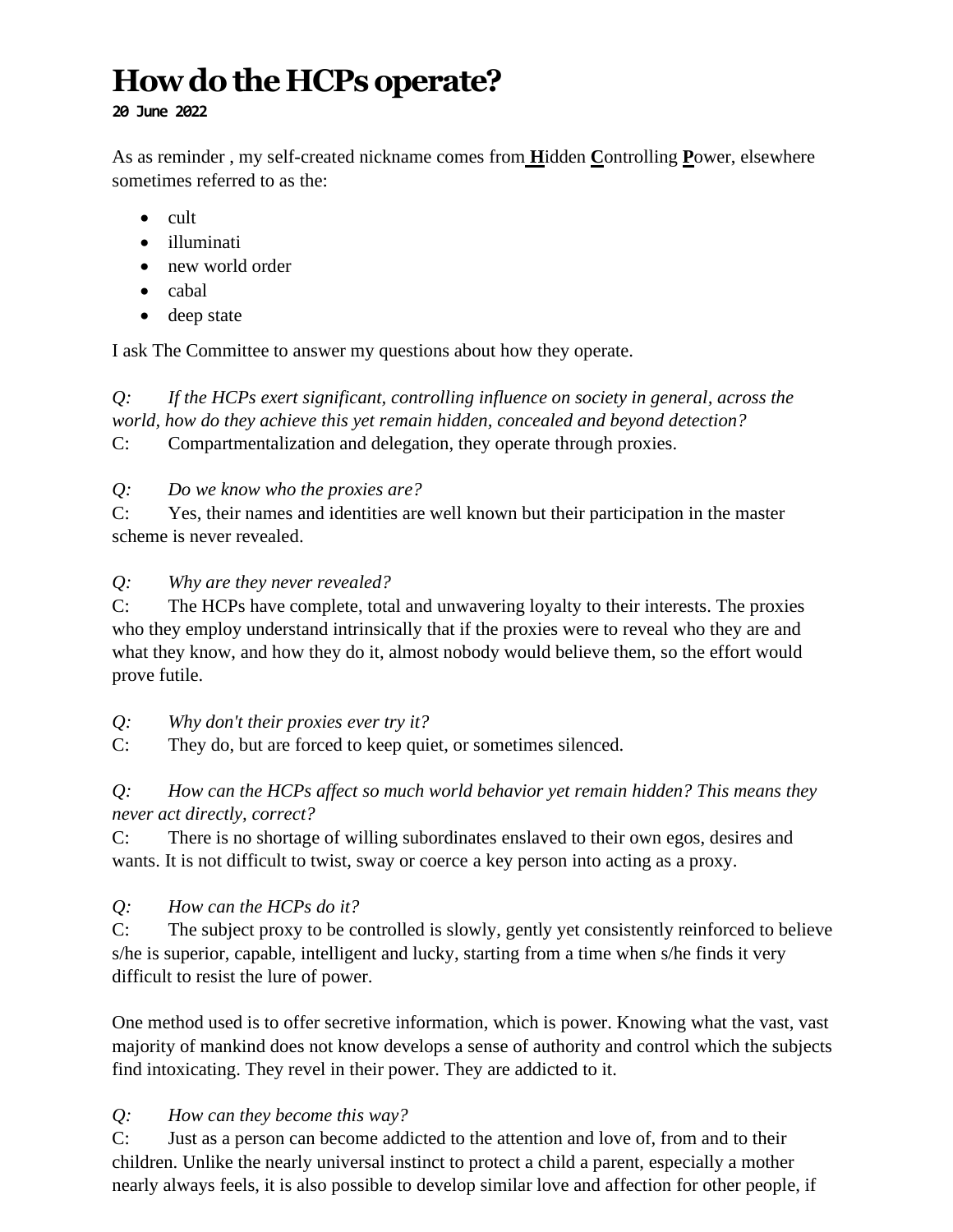the process is begun later in life.

## *Q: Okay, turning away from HCPs a moment, let's focus on the subordinates. How are proxies recruited, motivated and maintained?*

C: This is more complicated, but the process has been fine-tuned and safeguarded.

# *Q: How is it safeguarded?*

C: As we mentioned earlier, compartmentalization. Each subordinate is given knowledge and information necessary for his or her role as a proxy, but is never allowed to know the greater scheme. S/he might suspect more is happening but can never know the goal or the strategic steps of the plan followed to reach the goal. If what s/he learns is revealed, it is never material to the overall plan, and s/he is nearly always backed up by an alternate.

# *Q: Can't the subordinate proxies just quit?*

C: Of course, but their wealth, power and the control which flows from them, are cut off. They are told this at certain points and sometimes shown examples of proxies who in fact & deed, rebel to become ostracized from the position.

- *Q: What incentives and rewards are they given?*
- C: Financial and emotional.
- *Q: How big are the financial rewards for the proxies?*
- C: Enormous, sufficient to live a life of luxury and comfort beyond any realm of possibility.

# *Q: How do the rewards get taken away for resisting?*

C: Their bank and investment accounts are made to disappear. The rewards are never offered in ways the proxy can control, but the ways the wealth is given are similar and often better than what the proxy her or himself would do anyway. This maintains control over those accounts in a way such accounts can be made to disappear. If that step is taken, the proxy is informed of the consequences. Nobody outside this process would believe the tale of woe if the proxies stripped of wealth were to complain, and the paper trail which proves the wealth was once held in the name of the proxy, goes up in smoke.

# *Q: Can't a subordinate proxy keep paper records?*

C: Of course, and these can be made to disappear also but more than likely they are denounced as fraudulent. The proxy subordinate knows s/he cannot reveal this information without generating overwhelming questions about the source of the wealth, which is far beyond even what corruption would provide them.

# *Q: Doesn't a crisis of conscience ever take over a proxy?*

C: Yes, but so few are willing to both lose it and face imprisonment that dealing with a rogue subordinate becomes very rare. Thus it is easy to paint one as a skilled and corrupt leader, to sew enormous doubt into the minds of the general public about the character of the attempted whistleblower.

# *Q: Do the subordinates operate under a cloud of fear all the time?*

C: No, almost never. They are almost never asked to do anything which is not their proper job, they rarely see what they do as illegal or immoral. To the contrary, they often believe their decisions truly are the right thing to do, and to be so splendidly rewarded for that feels to them as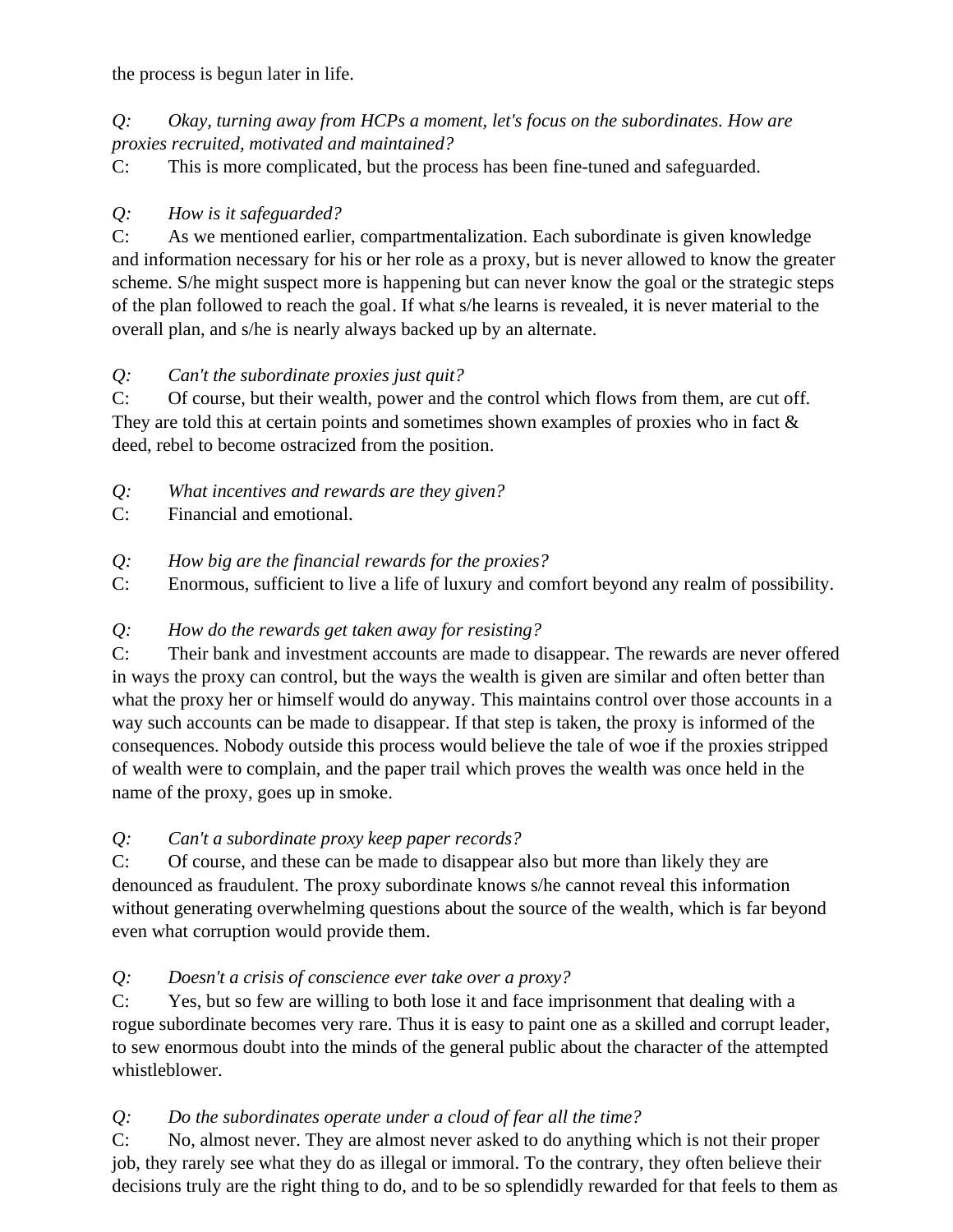if they have been given a willing lottery ticket.

- *Q: From where do the HCPs get wealth?*
- C: The printing press, which they control.
- *Q: In other words, they control the monetary authorities?*
- C: Oh yes. The HCPs created them, the central banks.
- *Q: So the federal reserve system in the USA is an HCP creation?*
- C: Yes, as are all organizations which issue currency.
- *Q: The eurozone?*
- C: It was created by the HCPs also.

*Q: Do subordinate proxies ever get "disappeared" if the poverty punishment doesn't or isn't expected to work?*

C: No, not necessary. Simply forcing them through a private, financial defrocking and stripping them of their power is enough. If they complain, they come across as a crazy person, and proxies all understand this.

*Q: Returning to the HCPs themselves, how do they maintain control yet remain undetected and undetectable?*

C: They use many layers of subordinates to carry out orders, commands and what are nearly always seen as instructions. The HCPs also use front organizations and people who operate them, to hold accounts.

If subordinates attempt to claim non-ownership of something which by every means and measure of ownership is theirs, they come across as crazy.

# *Q: Do the HCPs ever meet with subordinates?*

C: Of course, but never in places the subordinate proxies frequent or normally appear. The meeting is always off campus, always off the ranch as it were, set up to appear as bona fide and as legitimate as anything else in the subordinate's life.

*Q: How about a head of state?* 

C: These people travel all the time, it is quite easy to pass messages to them in just a moment or two.

# *Q: How did the HCPs arrange for the coronavirus, as you have explained to us?*

C: Corrupting the needy, who were more than willing to work against their perceived adversaries even without fabulous rewards. The corrupted ones became all the more willing to do it for a lifetime of wealth and comfort.

- *Q: Wealth which can be made to disappear in an instant?*
- C: Yes.
- *Q: What exists to keep a check on the HCPs?*
- C: Nothing, they have free reign to act as they wish, and they do.